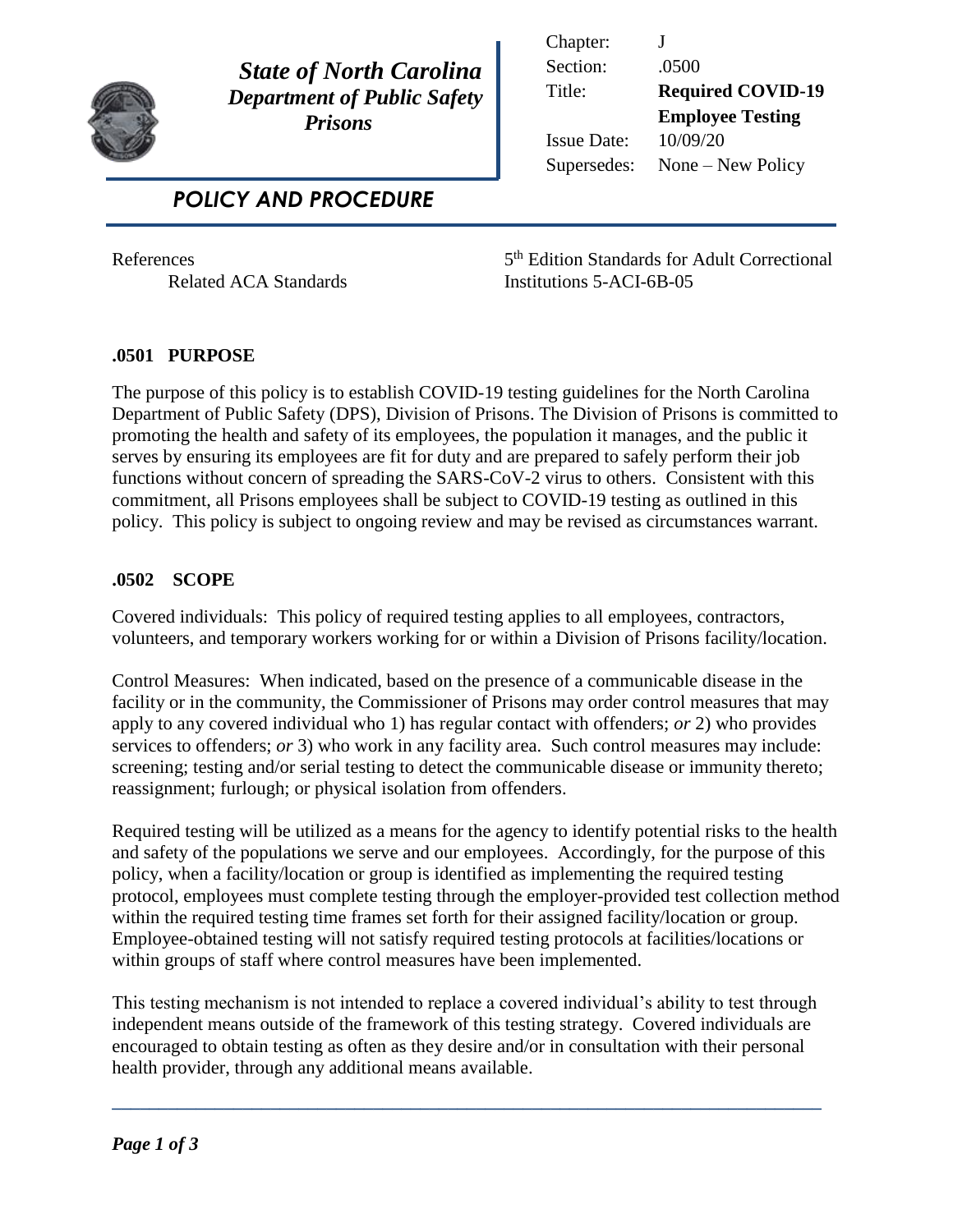## **.0503 DEFINITIONS**

(a) COVID-19 Test: A test to determine the presence of a SARS-CoV-2 viral infection in an individual.

*\_\_\_\_\_\_\_\_\_\_\_\_\_\_\_\_\_\_\_\_\_\_\_\_\_\_\_\_\_\_\_\_\_\_\_\_\_\_\_\_\_\_\_\_\_\_\_\_\_\_\_\_\_\_\_\_\_\_\_\_\_\_\_\_\_\_\_\_\_\_\_\_\_\_\_\_\_\_\_\_\_\_\_\_\_\_\_\_\_\_\_\_\_\_\_\_\_\_\_\_\_\_\_\_\_\_\_\_\_\_\_\_\_\_\_\_\_\_\_\_\_\_\_\_\_\_\_\_\_\_\_\_\_\_\_\_\_\_\_\_\_\_\_\_\_\_\_\_\_\_\_\_\_*

- (b) Employee: For the purpose of this policy, employee refers to full-time or part-time permanent employees, probationary employees, trainee employees, time-limited employees, temporary employees, volunteers, and contractors.
- (c) Serial Testing: A series of COVID-19 tests administered on a regular, recurring basis to determine the presence of a SARS-CoV-2 viral infection in an individual.

## **.0504 POLICY**

- (a) Policy Acknowledgement: Individuals covered by the policy must sign a statement indicating they have read this policy. Newly hired individuals who will be covered by this policy must sign a statement indicating they have read and agree to this policy.
- (b) Record Keeping: Each facility shall maintain records as to the proof of employee test. All information obtained as a result of the requirements of this policy will be treated as confidential personal health information and maintained separate from the employee's personnel file.
- (c) Failure to Complete Testing: An employee who refuses to test or otherwise does not complete the facility administered testing within the testing timeframes set forth at each location shall be subject to disciplinary action, up to and including dismissal, for unacceptable personal conduct.
- (d) Positive Results: Employees will be provided instructions on how to access and review their individual test results through a web-based resulting portal. The employer will also be notified of test results. Employees receiving a positive test result will be required to quarantine for a period of time as indicated by current Centers for Disease Control (CDC) Guidelines utilizing available employer provided benefits.
- (e) Self-Reporting of Positive Results and Exposures: In order to ensure the safety and health of the employees and offenders within the Division of Prisons' care, employees have an affirmative duty to notify their local Human Resources staff within 24 hours of the following:

**\_\_\_\_\_\_\_\_\_\_\_\_\_\_\_\_\_\_\_\_\_\_\_\_\_\_\_\_\_\_\_\_\_\_\_\_\_\_\_\_\_\_\_\_\_\_\_\_\_\_\_\_\_\_\_\_\_\_\_\_\_\_\_\_\_\_\_\_\_\_\_\_\_\_\_\_**

(1) Being in close contact with an individual known to be infected with the SARS-CoV-2 virus, either through personal knowledge or through contact from a Local Health